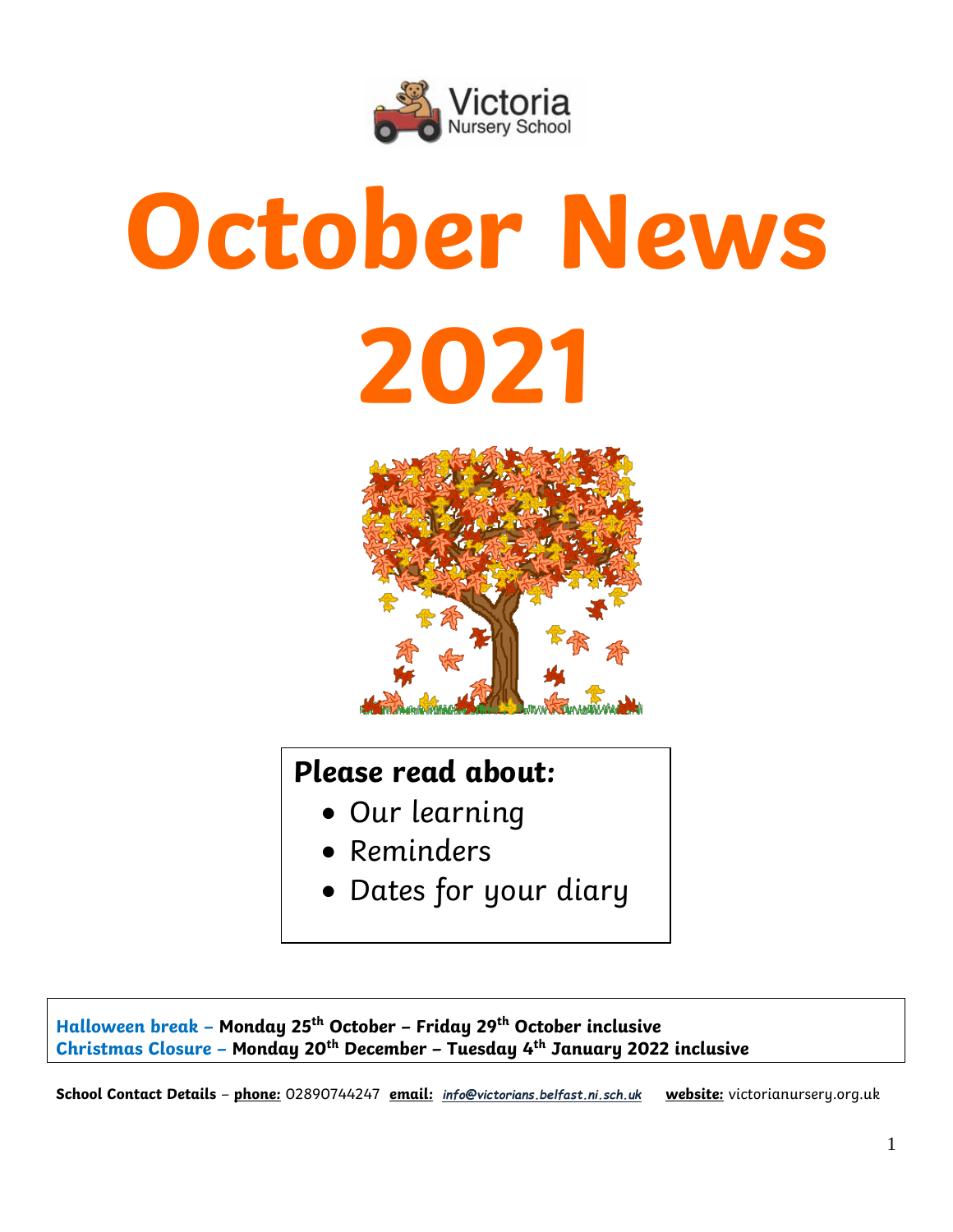# **THANK YOU**

We have completed our first month together and are all getting to know each other. Your patience and support over the past few weeks of settling in have been greatly appreciated. We have enjoyed meeting and getting to know our new pupils and are excited about our learning journey together over the next year. Thank you for your continued help and support.

I would draw your attention to our Safeguarding & Child Protection Policy which is on our school website - <https://victorianursery.org.uk/parents/policies/> Please do not hesitate to ask for further information if you have a query or concern.

# **MEET THE STAFF**

You see Mrs Mulholland, Ms. Bradley and myself Mrs McAllister each day. Mrs Lowry teaches the class every Thursday whilst Mrs McAllister attends to Principal duties. Our Dining Attendant, Mrs Coates serves our tasty school meals and ensures they distributed promptly at 12 noon. Mrs Benson keeps our administrative duties in order and works on Wednesdays. Our building supervisor Mr Fegan keeps the school and grounds clean and tidy. We have a number of students attending on placements from schools and colleges.

 **OUR LEARNING**



#### **AUTUMN**

# **WORLD AROUND US**

We will be observing the change in tree colour and identifying leaf shapes and fruits. For example : Horse chestnut –conkers, Oak -oak apples, Sycamore -sycamore fruits, Hazel – nuts. We look at Autumn leaves by sorting them into autumn colours, also in counting, shape, putting in order and matching.

We will talk about squirrels and their home  $-$  a 'drey', looking at their habitat where theu live and their personal habits in collecting and storing nuts. We will be discussing migrating birds and observe collections of birds preparing to migrate to a warmer climate i.e. swallows.

We will focus on Harvest Time and the role of the farmer harvesting the grain for winter food e.g. corn, barley, oats, hay, straw and grass. We will discuss grain used in cereals for breakfast and set up a display e.g. porridge, oats, cornflakes, bran flakes etc. During October we will be planting bulbs in preparation for spring growth.

Outdoors – snowdrops, daffodils, tulips and crocus Indoors – Hyacinths set in water and compost.

During October we will discuss our likes / dislikes of a variety of apples / blackberries and oranges – noticing the differences in colour and taste. We encourage children to taste but respect their wishes if they refuse. If your child is allergic to any foods, please inform staff immediately.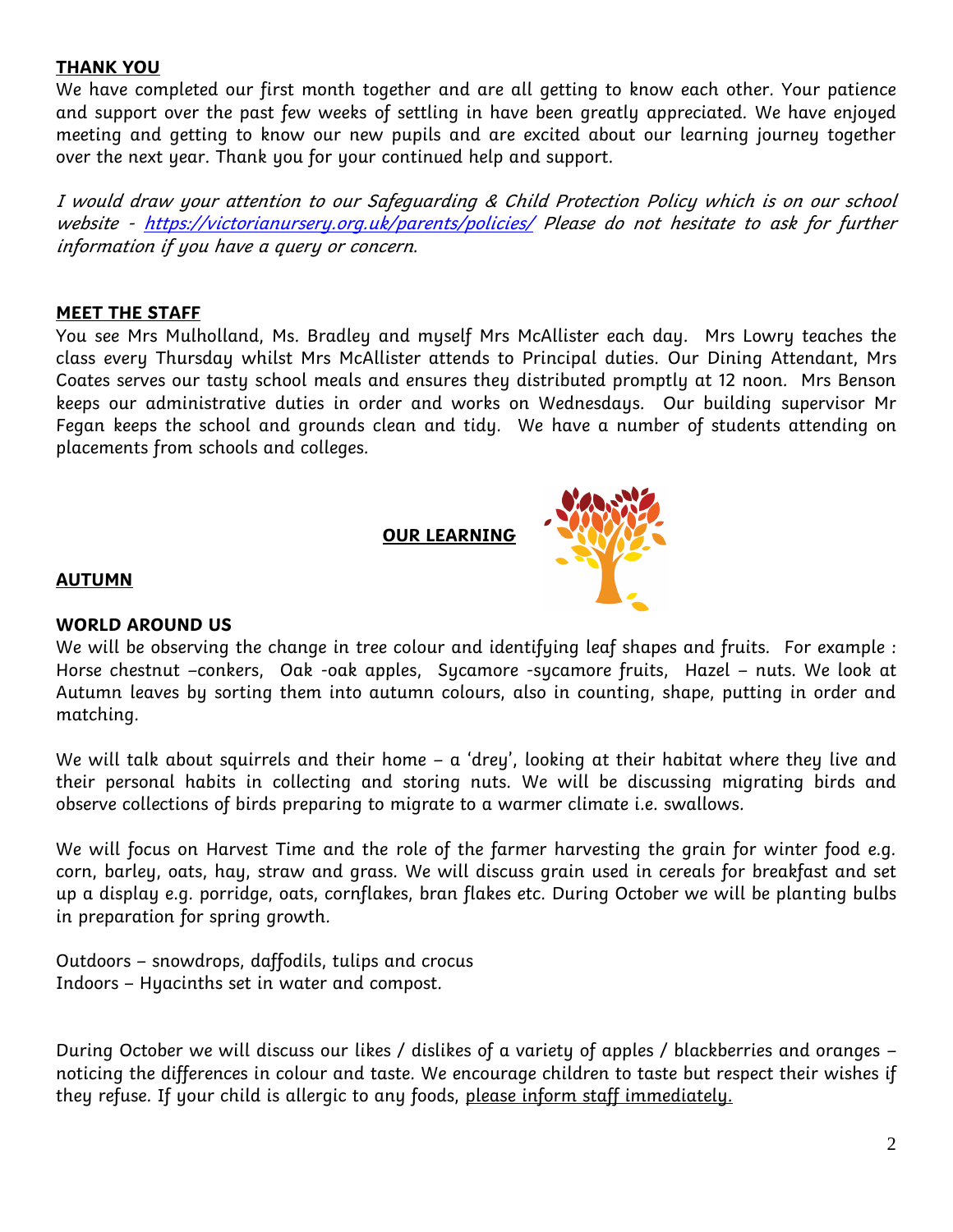# **Colour: Orange**

We will focus on orange, basing some of our art/craft activities on the colour orange. Please encourage your child to discuss the colour orange at home.

# **Cooking Activities**

We will make and taste: orange jelly and Halloween biscuits.



 $\mathbf{m}$ 

# **Uniform**

In autumn, outdoor play is a vital component in complementing our curriculum so please ensure your child has their own labelled coat. Safe shoes should be worn with flat soles and velcro straps. Children require shoes with a good grip for our soft surface and on the rungs of the ladders e.g trainers. For Health and Safety reasons earrings must be studs only.

Please ensure that all coats are hung on the correct peg and the sleeves pulled out so your child can put on their coat independently. Please teach your child to put on and take off their coat.

#### **Avoid mix-ups**

It is helpful if sweatshirts and coats are labelled with your child's name, also their spare clothes in the children's bathroom. If sweatshirts are not labelled they will be placed in the veranda for parents to sort themselves.

# **Spare set of clothes**

If you have not provided the nursery with a spare set of clothes which includes socks, underwear, track bottoms and a suitable jumper/hoodie please do so as we have a very limited supply of spare clothing to cover any 'accidents' at the water tray or toileting.

# **Contact records**

It is vital that all 'Contact Records' are kept up to date. In the event of an emergency, we may need to contact you or your nominated contact person urgently. Please inform us of changes to numbers or addresses.

#### **Correct dinner and snack money**

Thank you to our parents for their prompt payment of Dinner and Snack money on Monday mornings. This helps us to operate more efficiently, an envelope is provided for your convenience; please try to ensure that the **correct amount** of money is returned in the labelled envelope.

# **Tooth Brushing**

Children will be provided with a tooth brush and tooth paste for use at home before Christmas. Please encourage your child to brush their teeth twice daily.

# **Hand wash /Tissues/ Baby wipes**

Thank you supplying us with a box of tissues, hand wash and baby wipes each term as it helps us respond to coughs, colds and sneezes. Already we have used most of the hand washes provided by the parents over the past 6 weeks!! This is encouraging as it shows how much handwashing we are doing!!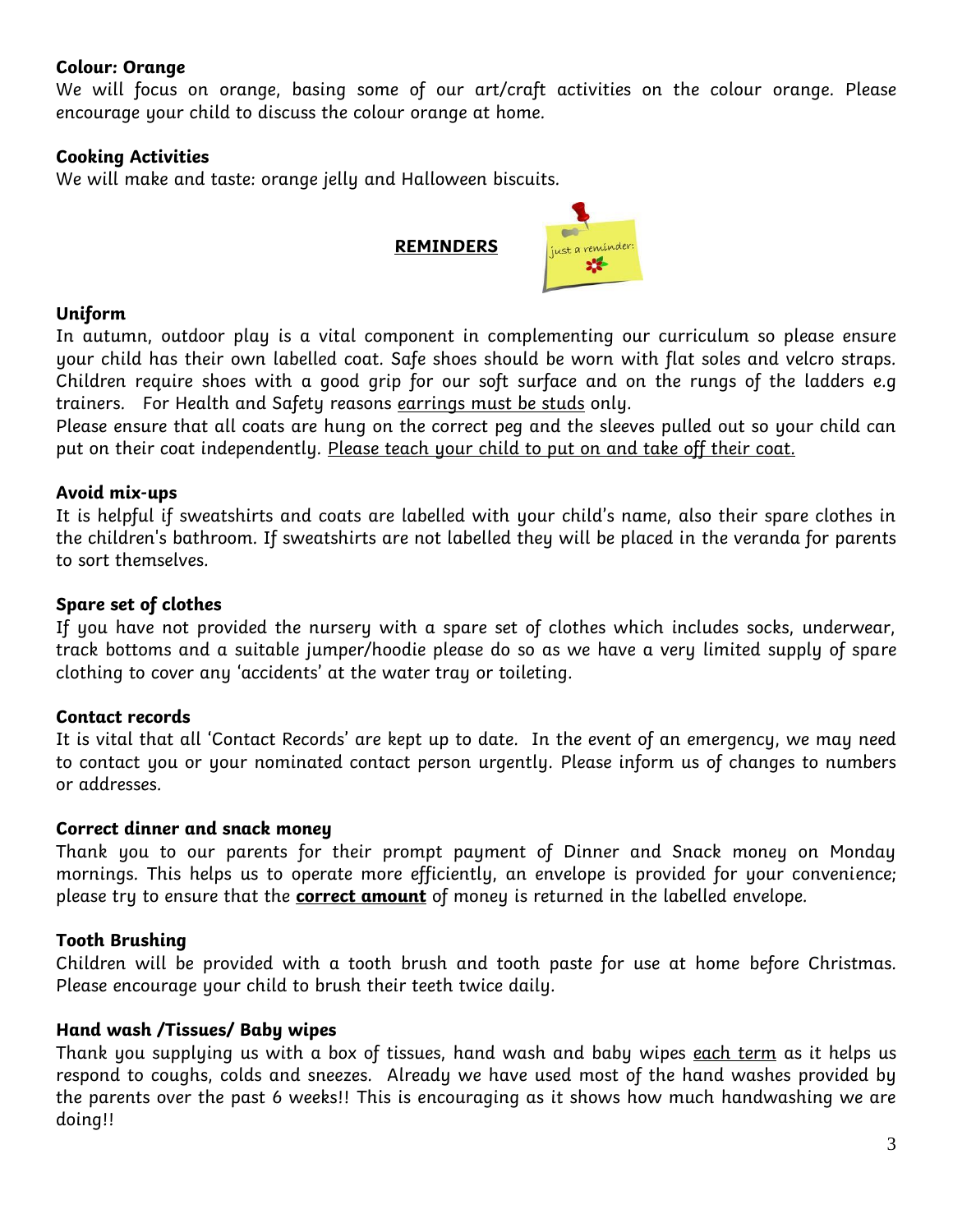# **Pigeon Holes**

Your child has been allocated with a pigeon hole in our unit in the veranda. This is where we place your child's work to be taken home and admired and also important school information notices. Please check it daily in the morning.

Your child's snack/dinner money envelope will be placed in the pigeon hole on Friday, please return it on Monday morning and place in the yellow box on top of the pigeon hole stand.

# **Parent Communication**

If you want to discuss anything regarding your child please speak to us. Brief communication should be discussed on arrival at a 2 metre distance from staff.

If you want to discuss anything in detail regarding your child please phone between 8.30am and 9am or contact the school via email [info@victorians.belfast.ni.sch.uk.](mailto:info@victorians.belfast.ni.sch.uk)

Only phone the school during teaching hours if it is an emergency as we are with the children and we may be unable to answer the phone.

# **Illness**

Thank you for keeping your child at home when they are unwell. Unfortunately there is often an increase in respiratory viruses' and vomiting and diarrhoea bugs this term. We wish to remind parents that children should not return to school before they have fully recovered.

If your child has COVID symptoms your child should not come to school. Please follow PHA guidelines which encourage children to get a PCR test.

It is everyone's responsibility in our school community to protect our children, staff and families.

In the case of vomiting and diarrhoea – only when full sleeping and eating patterns have been reestablished and your child is in good form. In the case of any vomiting and diarrhoea  $-48$  hours must have elapsed AFTER the last episode of diarrhoea before any child may safely return to school. For example, if your child had diarrhoea on Tuesday evening they should not return to school until Friday morning.

# **Arrival/ Collection of Children**

Reminders -

- 1. Staggered start from 9am (at the earliest) to 9.30am.
- 2. On arrival stand on the red cones 2m apart. Hold your child's hand. ONLY ONE family should be in the covered veranda area at a time.
- 3. Help your child to hang up their coat and to wash their hands at the sink (only family should be at the sink at a time).
- 4. When you are leaving after arrival or pick up walk please around the slide and down the side of the tunnel to avoid congestion.
- 5. Collection Please come into the school grounds and your child will be called to go to you in an organised manner Please collect your child on time. When your child is in a full day staggered pick up is between 1.15p, – 1.25pm. There is no supervision available after 1.30pm.

Thank you